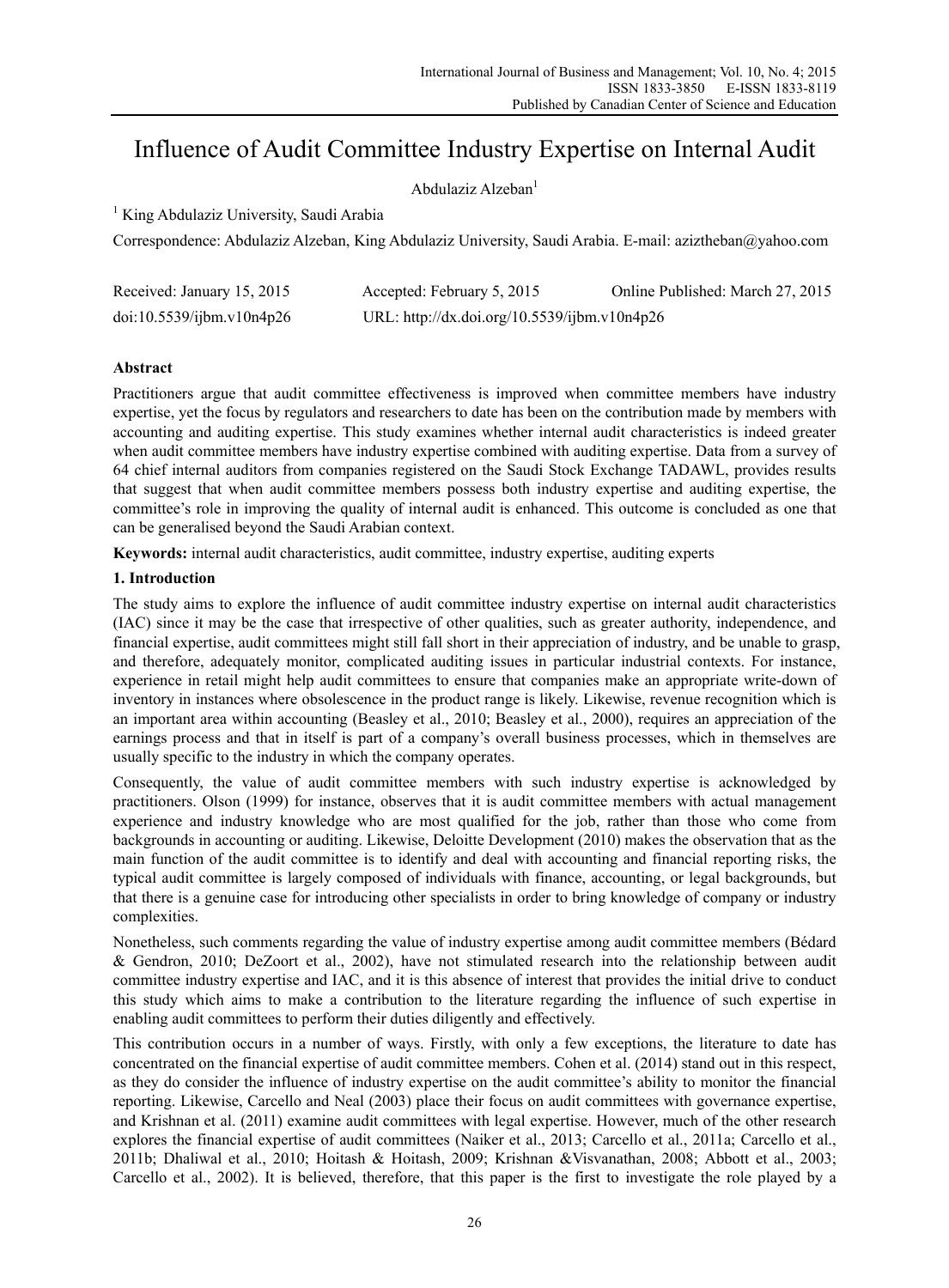combination of industry expertise and auditing expertise within audit committees in improving internal audit (IA). Hence, the study adds to two areas within the literature, these being: a) the effectiveness of audit committees as determined by characteristics other than audit expertise (Krishnan et al., 2011; Carcello & Neal, 2003); b) and the relationship between audit committee and IA (Abbott et al., 2010; Barua et al., 2010; Callahan & Soileau, 2010; Mat Zain et al., 2006; Goodwin-Stewart & Kent, 2006; Goodwin, 2003).

Consistent with prior research (Lenz et al., 2014; Abbott et al., 2012; Sarens, 2009; Goodwin-Stewart & Kent, 2006; Carcello et al., 2005; Van Peursem, 2005), two measures are used as proxies of the IAC including: size of IA and budget of IA. To examine the impact of audit committee industry expertise on IAC, a sample of 64 (39%) questionnaires which were sent to chief internal auditors (CIA) in Saudi companies listed in the Saudi Stock Exchange TADAWL in 2014.

It is defined that an audit committee member have industry expertise if s/he is currently or has previously been employed by another firm in the same industry as the one in which s/he now serves as an audit commitee member. Our results indicate that audit committees with members who are both industry and auditing experts consistently have more influence on the IA than those with auditing experts alone. Also, audit committees with members who are industry experts and meet more frequently have more influence on IA. Overall, our results suggest that in order to more effectively monitor IA, it is beneficial for audit committee members to have industry expertise in addition to auditing expertise.

## **2. Prior Research and Hypotheses Development**

It is necessary for the relevant business environment and industry to be taken into account when preparing financial statements on behalf of companies, since within those statements certain estimates must be made (CIFR, 2008), and consequently, the possession of industry expertise will assist audit committees in their appreciation and evaluation of industry-specific issues. Such knowledge of the industry concerned is vital if those estimates are to be made accurately and completely. Indeed, this is acknowledged by the International Professional Practice Framework (IPPF) (IIA, 2012), which encourages internal auditors to engage in continuing professional education (CPE) concerned with the business of their organisations such that they can remain proficient in their ability to contribute towards the governance, risk, and control processes in which they are involved.

Research suggests that auditors with industry-specific knowledge are more likely to possess a comprehensive understanding of a company's characteristics, which enhances their capacity to detect errors (Maletta & Wright, 1996; Owhoso et al., 2002), and generally enhance their reporting ability (see, e.g., Reichelt & Wang, 2010; Romanus et al., 2008; Dunn & Mayhew, 2004; DeFond et al., 2000). Additionally, Dunn and Mayhew (2004) found that financial analysts ranked companies with industry-specialist auditors as having higher disclosure quality than companies with non-specialist auditors.

It is clear therefore, that auditing experts can become more valuable if they also possess industry expertise since this equips them with the ability to grasp the nuances of internal auditing that are particular to the industry in which their company operates. Consequently, the possession of industry-specific business knowledge can promote better IAC (Barua et al., 2010; Mat Zain et al., 2006; Carcello et al., 2005). Further, since the presence of audit committee knowledge in accounting and auditing has an impact on IAC (Alzeban & Sawan, 2015; Barua et al., 2010; Mat Zain et al., 2006; Carcello et al., 2005), it is reasonable to expect that audit committee industry expertise will do the same. It is thus predicted that audit committees with industry expertise are more likely to demonstrate a thorough appreciation of a company's characteristics, and hence require more depth and scope in respect of the activities of internal audit. In turn, this should improve IAC. Moreover, audit committees with industry knowledge will better understand the particular problems facing their companies. Consequently, it can be seen that audit committee industry expertise will generate improved monitoring capabilities, and all-round advantages. It is arguable that the presence of audit committee industry expertise along with auditing expertise, results in greater investment in internal audit resources, thereby enabling the internal audit department function effectively. Hence, the following hypothesis is formulated:

# **H1: When audit committee members possess industry expertise as well as auditing expertise the committee is more effective than when the members possess auditing expertise alone.**

## *2.1 Internal Audit Characteristics (IAC)*

Internal audit characteristics (IAC) determine the degree to which an internal audit unit can operate effectively, and one important characteristic relates to the level of resourcing allocated to the internal audit function, and by implication, the size of the unit. In this respect, Al-Twaijry et al. (2004) found that when questioning Saudi Arabian internal and external auditors, via a survey and interview approach, external auditors considered that the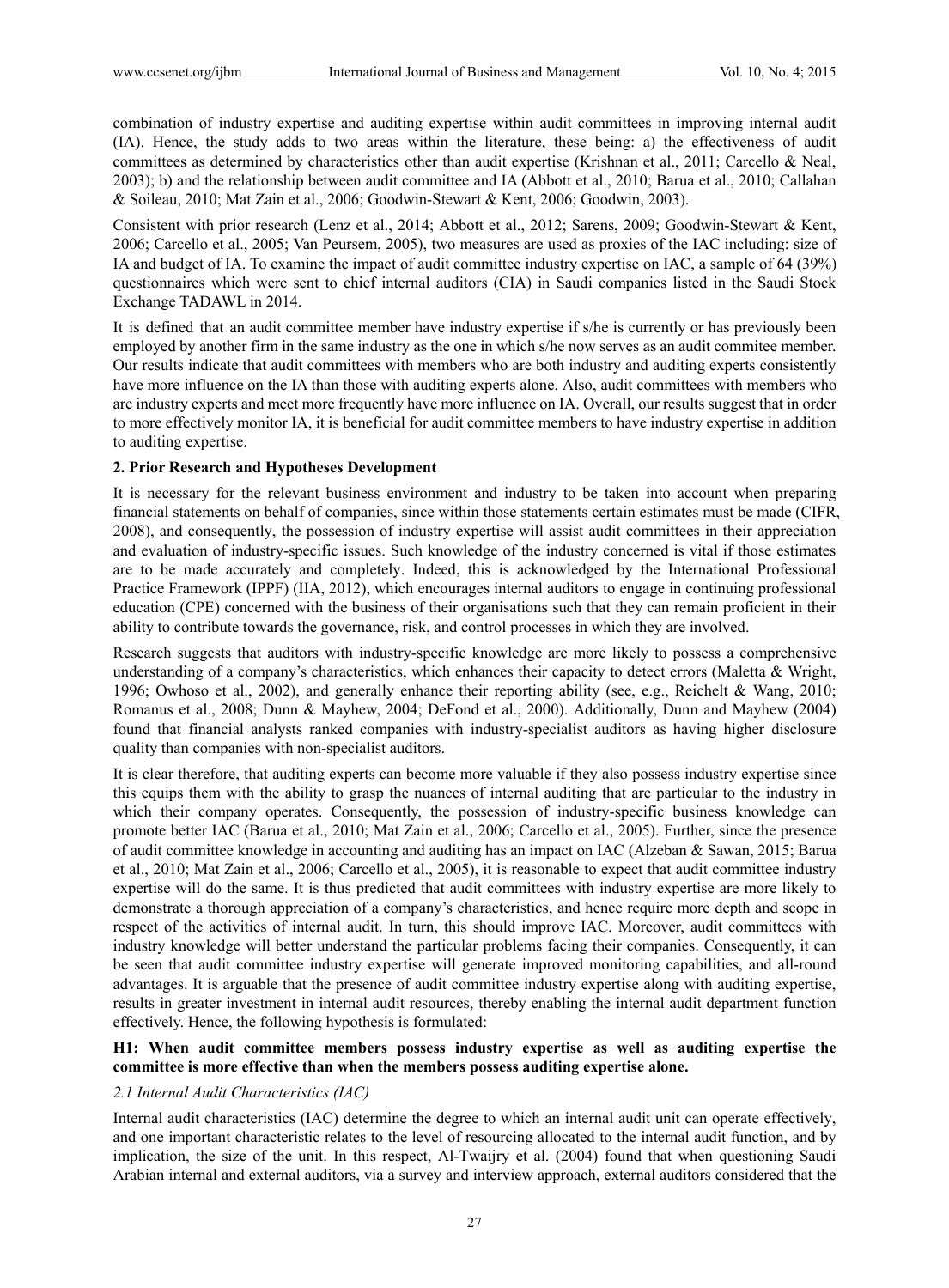quality of the internal audit function was directly related to its size. It was noted that staff rotation was facilitated in large units since their size provided them with flexibility. Other important characteristics have been identified by researchers, such as Alzeban and Sawan (2015), Barua et al. (2010), Mat Zain et al. (2006), and Carcello et al. (2005) who suggest significant associations between the allocated resources and size of internal audit and the independence of audit committee and presence of member's expertise.

### **3. Research Method**

The research design involved the use of a questionnaire survey. The purpose was to identify and quantify a measure of IAC and regress this against AC industry expertise. Consistent with much prior internal audit research (e.g. Abbott et al., 2012; Abbott et al., 2010; Mat Zain et al., 2006; Carcello et al., 2005; Raghunandan et al., 2001) the survey was sent to chief internal auditors (CIAs). In total, 159 questionnaires were sent to the CIAs of all Saudi companies listed on the Saudi Stock Exchange TADAWL in 2014, and from this distribution, 64 questionnaires were returned, giving a response rate of 39%, which is considered good in comparison with the rates achieved in other research. Goodwin-Stewart and Kent (2006), for instance, in their study of external audit fees, audit committees characteristics and internal audit, obtained a response rate of 35% when targeting companies listed in Australian Stock Exchange; and a study conducted by Abbott et al. (2012) in the US, focusing on the the impact of internal audit organizational oversight status on the reduction of external audit fees, realized a response rate of 16.7%.

The main aim of this study is to explore the impact of audit committee industry expertise on the IAC. Several measures were used as proxies for the IAC, including: size of IA, and budget allocated to internal audit. This strategy was in keeping with that adopted by previous researchers (see, e.g. Lenz et al., 2014; Abbott et al., 2012; Sarens, 2009; Goodwin-Stewart & Kent, 2006; Carcello et al., 2005; Van Peursem, 2005). In creating measure of industry expertise, it is defined that an audit committee member with such expertise as one who is currently or has previously been employed by another firm in the same industry as the one in which s/he now serves as an audit committee member.

Instruments used with success in previous research were used as the basis for formulating the questions in the survey, as recommended by Bryman and Bell (2007). The questionnaire was designed to obtain the perceptions of IAC and audit committee industry expertise, and it comprised four sections. Section A required respondents to provide general information about themselves and IAC; section B was concerned with assessing audit committee characteristics and industry expertise; section C asked respondents to provide information on the interaction between internal audit and the audit committee; and section D focused on the extent of management support for internal audit.

# *3.1 Model*

Again consistent with prior research (e.g. Alzeban & Sawan, 2015; Abbott et al., 2010; Reichelt & Wang, 2010; Mat Zain et al., 2006; Carcello et al., 2005), the following OLS regression equation is estimated to examine the impact of audit committee industry expertise on IAC:

 $IAC = B_0 + B_1$  SUPPORT +  $B_2$  SIZE +  $B_3$  TENURE +  $B_4$  INDEPENDENCE +  $B_5$  EXPERTISE +  $B_6$  MEETING +  $B_7$  *INDUSTRY+ B<sub>8</sub> INDUSTRYAUDIT + E<sub>i</sub>* 

### Where:

IAC=Internal audit characteristics (size of IA equals to natural log of the total number of staff in the IA department divided by the natural log of total assets, and budget of IA equals to natural log of the IA budget).

SUPPORT=Management support for internal audit  $(1 =$  strongly disagree to  $5 =$  strongly agree).

SIZE=Firm size (natural log of total assets).

TENURE=The number of years the audit committee member has been in his/her position.

INDEPENDENCE=1 if audit committee is 100% independent, else 0.

EXPERTISE =1 if audit committee has at least one auditing expert, else 0.

MEETING=The frequency of audit committee meetings.

INDUSTRY=Audit committee members who are only industry experts and not audit experts.

INDUSTRYAUDIT=Audit committee members who are industry experts and also audit experts.

The control variables are arrived at having considered the work of researchers (Alzeban & Gwilliam, 2014; Cohen & Sayag, 2010; Mihret & Yismaw, 2007), who have concluded a positive and significant relationship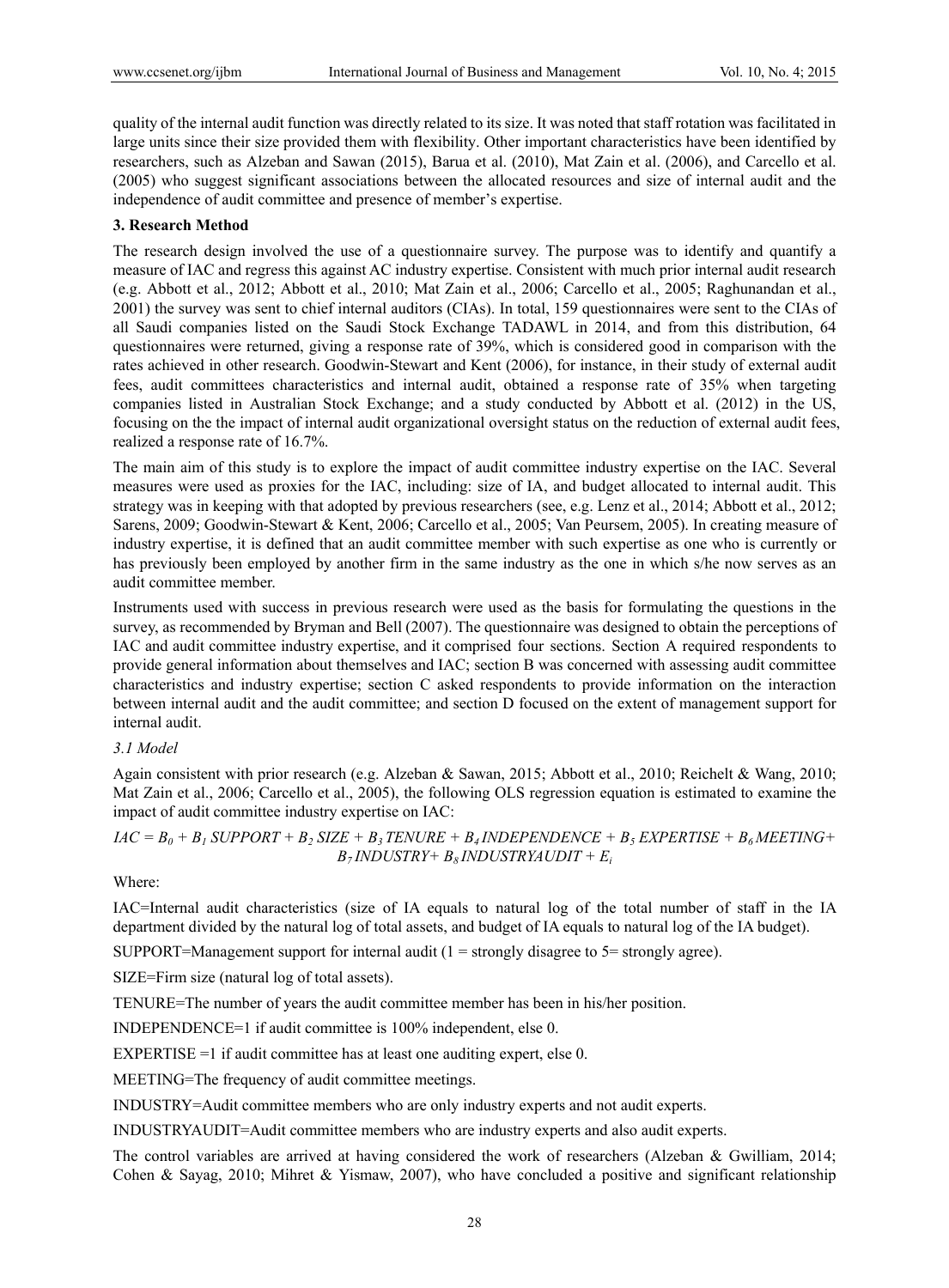between management support and IAC, and researchers (Sarens & Abdolmohammadi, 2011; Barua et al., 2010; Goodwin-Stewart & Kent, 2006; Carcello et al., 2005) who find a positive and significant relationship between firm size and IAC, and firm size and internal audit budget. The hypotheses are tested using OLS. A multiple regression was performed between IAC as the dependent variable and the independent variable (audit committee industry expertise).

#### **4. Results**

Table 1 presents descriptive statistics for 64 firms. The results indicate that on average, audit committees have 8% of their membership who are both auditing and industry experts. It is noted that those industry experts (not tabulated) exist in one industry only, that being banks and financial. The results also show that on average audit committees have only 14% of their membership with industrial expertise. These experts come from three industries: banks and financial, petrochemical, and insurance. In addition, 51% of audit committees have no representation among their membership whatsoever of individuals with anything other than auditing expertise. This is a pattern that is not entirely unexpected given the developing nature of internal auditing in Saudi Arabia, and the fact that it is known that audit committees are criticised for their lack of effectiveness (Alruhaily, 2008; Al-Twaijry et al., 2002).

| Variables               | Minimum  | Maximum | Mean | S.D. |
|-------------------------|----------|---------|------|------|
| Iacsize                 |          | 35      | 7.4  | 6.8  |
| Iacbudget (Millions \$) | 0.01     | 2       | .62  | 1.4  |
| Support                 |          | 5       | 3.6  | .74  |
| Size (Billions \$)      | 0.13     | 90.4    | 6.3  | 1.2  |
| Tenure                  | 9.       | 3       | 1.7  | .67  |
| Independence            | $\theta$ |         | .85  | .34  |
| Expertise               | 0        |         | .51  | .52  |
| Meeting                 |          | 6       | 4.3  | 1.2  |
| Industry                | 0        |         | .14  | .38  |
| Industryaudit           |          |         | .08  | .27  |

Table 1. Descriptive statistics

Table 2 presents the results of the correlation matrix for the dependent, independent, and control variables included in this study. The correlation results reveal significant association ( $p < .01$ ) between audit committee members who are industry experts and also audit experts (Industry Audit) and IAC (size IAC size and budget IAC budget), whereas no association is demonstrated between audit committee members who are only industry experts (INDUSTRY) and IAC  $p > .05$ . Further, the results suggest a significant relationship ( $p < .01$ ) between IAC (IACSIZE and IACBUDGET) and the other six variables (Support, Size, Tenure, Independence, Expertise, Meeting)  $p < 0.01 -$  giving a result which is consistent with prior studies (e.g., Alzeban & Sawan, 2015; Abbott et al., 2012; Barua et al., 2010; Naiker & Sharma, 2009; Raghunandan & Rama, 2007; Mat Zain et al., 2006; Goodwin-Stewart & Kent, 2006; Raghunandan et al., 2001).

Table 2. Pearson correlation coefficients for the variables

|                   |         | 2       | 3       | $\overline{4}$ | 5       | 6       |         | 8    | 9      | 10   |  |
|-------------------|---------|---------|---------|----------------|---------|---------|---------|------|--------|------|--|
| 1 Iac size        | 1.00    |         |         |                |         |         |         |      |        |      |  |
| 2 Iac budget      | $.51**$ | 1.00    |         |                |         |         |         |      |        |      |  |
| 3 Support         | $.58**$ | $.54**$ | 1.00    |                |         |         |         |      |        |      |  |
| 4 Size            | $.56**$ | $.51**$ | $.37**$ | 1.00           |         |         |         |      |        |      |  |
| 5 Tenure          | $.45**$ | $.39**$ | $.33**$ | $.46**$        | 1.00    |         |         |      |        |      |  |
| 6 Independence    | $.47**$ | $.42**$ | $.23*$  | $.38**$        | $.31*$  | 1.00    |         |      |        |      |  |
| 7 Expertise       | $.44**$ | $.28*$  | .21     | $.27*$         | .21     | $.22*$  | 1.00    |      |        |      |  |
| 8 Meeting         | $.33**$ | $.46**$ | .18     | .21            | $.26*$  | $.34**$ | $.23*$  | 1.00 |        |      |  |
| 9 Industry        | .12     | .09     | .15     | $.37**$        | .16     | .01     | $.27*$  | .16  | 1.00   |      |  |
| 10 Industry audit | $.57**$ | $.52**$ | $.43**$ | .49**          | $.37**$ | $.24*$  | $.36**$ | .19  | $.26*$ | 1.00 |  |

*Note.* \*Correlation is significant at the 0.05 level; \*\*Correlation is significant at the 0.01 level.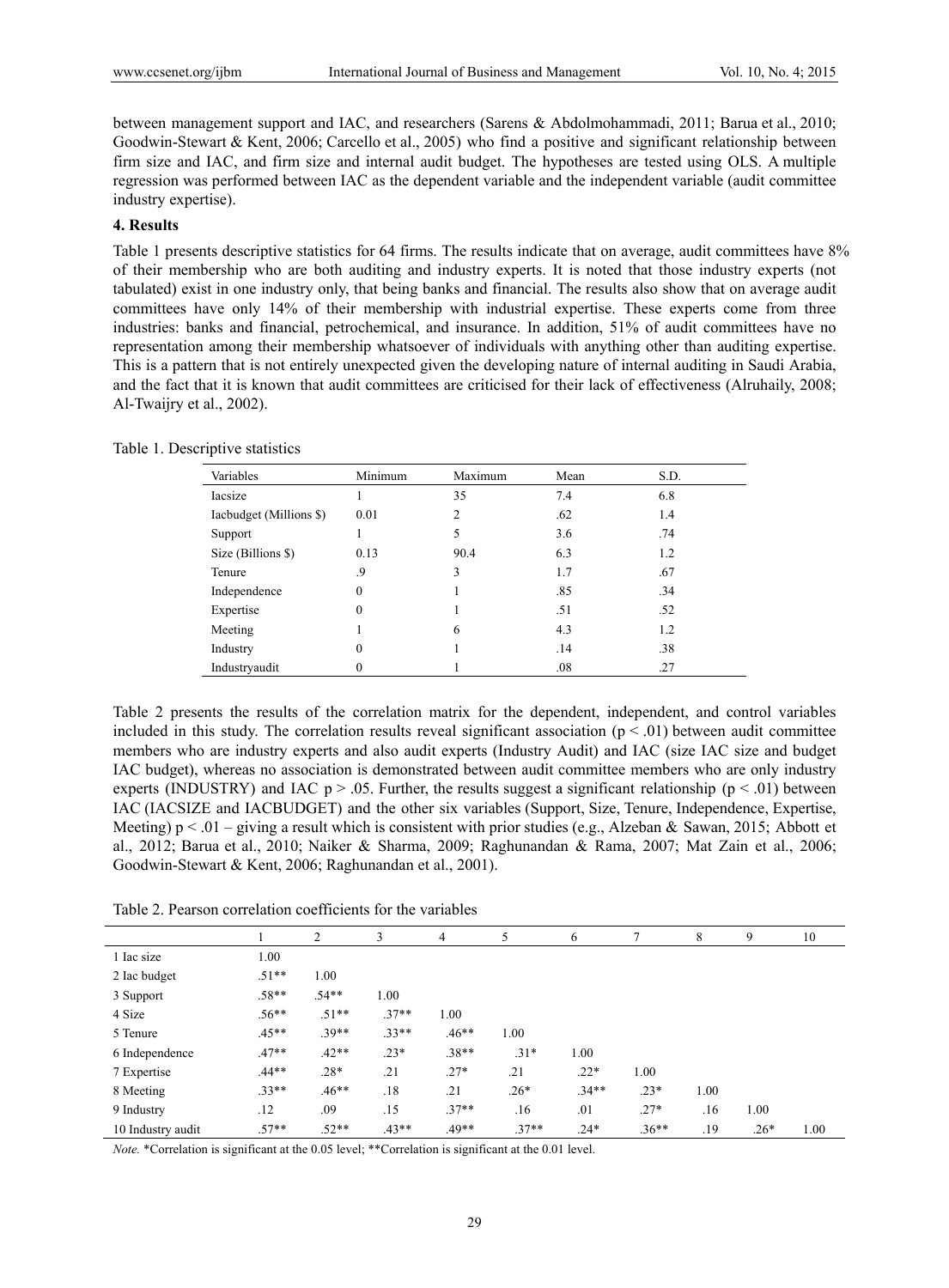Table 3 presents the results for the testing of H1. The model is tested for two dependent variables, IAC Size and IAC Budget.

# *4.2 IAC Size*

Firstly, the regression results of the first model (*IAC Size* as dependent variable) shows that the overall model is significant at  $p < .01$ , with an adjusted  $R^2$  of .42. The coefficients on the control variables (*Support*, *Size*, and *Tenure*) are significant p < .01. For testing the variables, the coefficient on *Industry Audit* shows a significant positive association  $p < 0.01$  (supporting H1) suggesting that the presence of audit committee industry expertise, when combined with auditing expertise, can promote an increased size of internal audit. Further, the regression results suggest that *Industry Audit*, among the other variables, contributed the most to *IAC Size* (β = .444). Moreover, the findings indicate that audit committees whose members who are auditing experts only (Expertise) are significantly associated with *IAC Size* (p < .05), whereas there is no association between *IAC Size* and audit committee members who are only industry experts (Industry)  $p > 0.05$  – suggesting that audit committee members who are industry experts and also audit experts have a greater influence on *IAC Size* than *Audit Experts* alone.

#### Table 3. Regression results

|                       | Model 1<br><b>IAC</b> Size |       |      |                      | Model 2<br><b>IAC</b> Budget |      |  |  |
|-----------------------|----------------------------|-------|------|----------------------|------------------------------|------|--|--|
|                       |                            |       |      |                      |                              |      |  |  |
| Variable              | β.                         | t     | Sig. | β.                   | t                            | Sig. |  |  |
| Support               | .475                       | 5.235 | .000 | .351                 | 3.578                        | .001 |  |  |
| Size                  | .293                       | 2.981 | .004 | .318                 | 3.070                        | .003 |  |  |
| Tenure                | .232                       | 2.700 | .009 | .272                 | 2.420                        | .019 |  |  |
| Independence          | .286                       | 2.885 | .005 | .307                 | 2.696                        | .009 |  |  |
| Expertise             | .264                       | 2.382 | .020 | .272                 | 2.130                        | .037 |  |  |
| Meeting               | .233                       | 2.172 | .034 | .343                 | 2.880                        | .006 |  |  |
| Industry              | .195                       | 1.983 | .052 | .120                 | 1.087                        | .282 |  |  |
| <b>Industry Audit</b> | .444                       | 3.014 | .001 | .456                 | 3.250                        | .002 |  |  |
| $R^2 = .45$           |                            |       |      | $R^2 = .57$          |                              |      |  |  |
| Adjusted $R^2$ = .42  |                            |       |      | Adjusted $R^2$ = .55 |                              |      |  |  |
| $F = 16.281$          | $F = 26.940$               |       |      |                      |                              |      |  |  |
| P < 0.01              |                            |       |      | P < 0.01             |                              |      |  |  |

## *4.3 IAC Budget*

Secondly, the regression results of the second model (*IAC Budget* as dependent variable) show that the overall model is also significant at  $p < .01$ , with an adjusted  $R^2$  of .55. The coefficients on the control variables are significant (*Support* and *Size* p < .01; and *Tenure* p < .05). For testing the variables, the coefficient on *Industry Audit* shows a significant positive association  $p < 0.01$  (also supporting H1) suggesting that the presence of audit committee members with industry expertise, when combined with auditing expertise, can promote the budget of internal audit. Further, the regression results suggest that *Industry Audit*, among the other variables, contributed the most to *IAC Budget* ( $\beta$  = .456). Moreover, the findings indicate that audit committee member with auditing-only experts (*Expertise*) are significantly associated with *IAC Budget* (p < .05), whereas the findings show no association between *IAC Budget* and audit committee members who are only industry experts (*Industry*) p > .05–suggesting that audit committee members who are industry experts and also audit experts have a greater influence on *IAC Budget* than audit experts alone.

Overall, both models are significant, indicating that audit committee members with both industry and audit expertise, increase effective IAC. Our results support those of Mat Zain et al. (2006), who discovered that a greater contribution to financial reporting is made by internal auditors in circumstances where the audit committee is more effective (in terms of independence and auditing experts), and who also found a positive association between internal auditors' evaluation of their contribution to the financial statement audit and IACs, including size of internal audit. Hence, it can be argued that the more effective the audit committee (in terms of industry expertise combined with auditing experts), the greater the IACs (in terms of a well-resourced internal audit), and the more able are the internal auditors to contribute to financial reporting. Further, the findings of this study provide support to the study of Alzeban and Sawan (2015) who found significant association between audit committee characteristics and the implementation of internal audit recommendations. Hence, it is arguable that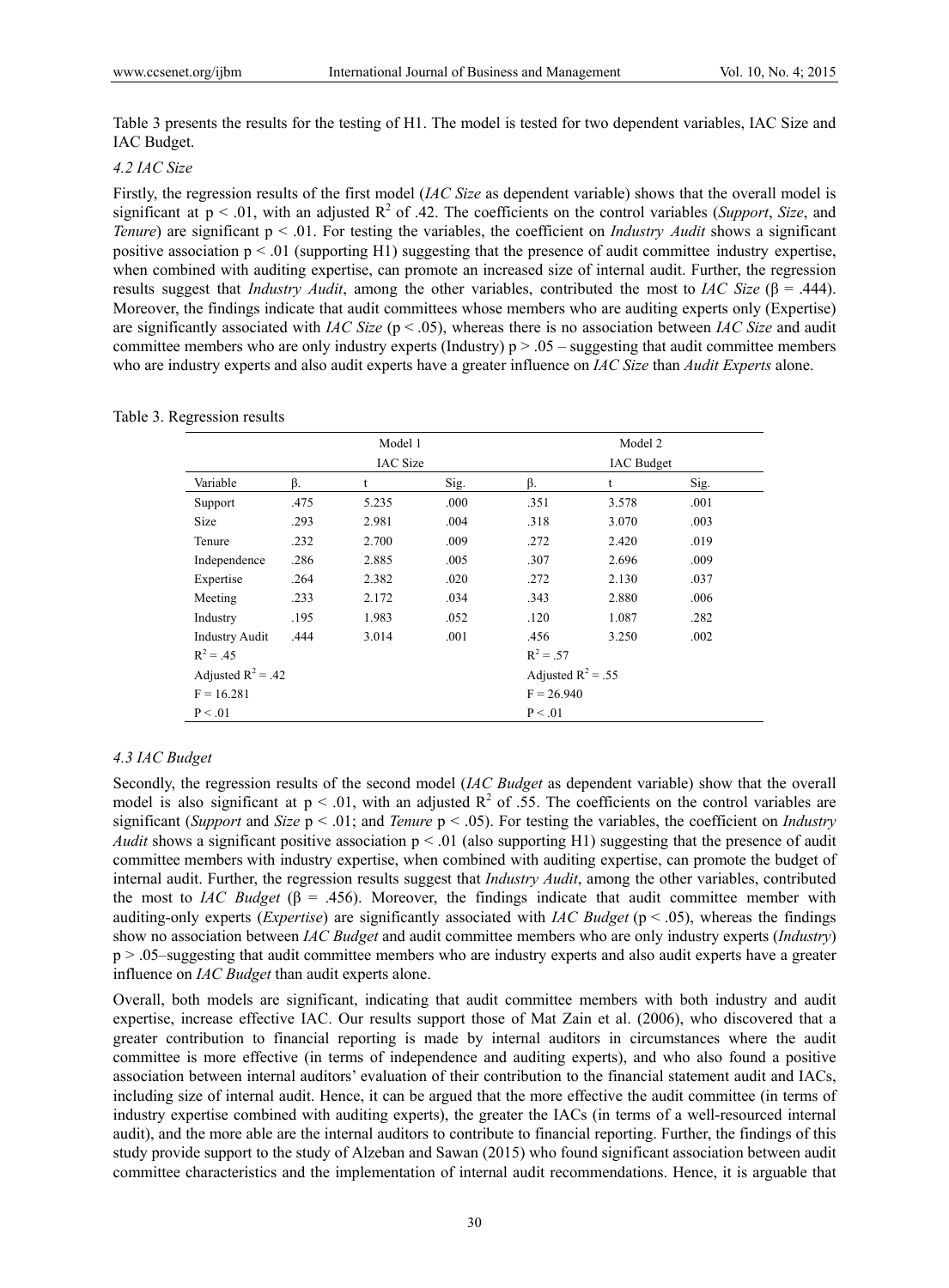audit committee members who are industry experts and also audit experts have greater influence on the implementation of internal audit recommendations.

#### **5. Conclusion**

The objective of this study was to examine the impact of audit committee industry expertise on the internal audit characteristics (IAC). It is concluded from the large corpus of literature that IAC, and the quality of financial reporting, is influenced for the better by the presence of audit committee independence, and auditing expertise. However, an area of expertise on which the regulators have remained silent, is that pertaining to industry knowledge and experience, despite the very valid question that can be raised about whether such expertise on the audit committee would improve the committee's ability to promote IAC. By investigating this question, this study fills a void in the literature.

The findings indicate that audit committee members who are both industry and auditing experts have greater influence on IAC than members who have only auditing expertise. These findings provide support for the empirical evidence gathered by prior studies (Alzeban & Sawan, 2015; Cohen et al., 2014; Abbott et al., 2012; Abbott et al., 2010; Barua et al., 2010; Goodwin-Stewart & Kent, 2006; Mat Zain et al., 2006). They offer empirical evidence to support the outcomes reported by Mat Zain et al. (2006) concerning audit committee characteristics and internal auditors' assessment of their contribution to financial statement audits, to the effect that a greater contribution to the external audit is made by internal auditors when audit committee members are independent. Consequently, it can be argued that the presence of audit committee industry expertise combined with auditing expertise has a very substantial influence on IAC, and thus, allows for a greater contribution from internal auditors to external audit.

The findings of this study have practical implications in as much as they show the worth of audit committee members who possess both auditing and industry expertise. Such individuals enhance the overall effectiveness of the audit committee and IAC, and consequently, firms should seek to appoint members to the audit committee who can demonstrate both types of expertise. Moreover, standard setters and regulators would do well to give thought to the matter of industry expertise, and if convinced by empirical findings in this area, make recommendations about the qualifications required of individuals before they can be considered for audit committee membership.

As a last comment, it is appropriate to consider the potential for generalising the results of the study to other contexts, since the study itself was performed in one specific country which possesses a number of quite unique features. These features include a very rapid developmental trajectory, and the swift establishment of both public and private economic entities which are likely to benefit from internal audit units, and the presence of audit committees. Additionally, however, unlike the vast majority of developing countries, Saudi Arabia is extremely rich, entirely because of its massive and easily extractable oil reserves. Furthermore, the country has very specific characteristics in respect of cultural traditions, custom, and social structure. So, whether the study's findings can be easily generalised to other developing countries which do not have access to almost unlimited oil reserves, or to developed countries with a much longer tradition of commercial enterprise, and forms of governance within those entities, is an issue for consideration. In response, it can be said that in developing environments which have only recently taken on the idea of audit committees in whatever form that might take, and where similarities exist in society and culture but which differ from what prevails in developed countries where traditions are different, and there is a longer history of more formalised governance, then it is even more probable that the outcomes can be generalised. However, given the early stage of this type of research, more inquiry is required to establish the validity of these claims, and the recommendation is made that additional studies are performed in both developing and developed countries and, to some extent, in the private sector.

#### **References**

- Abbott, L., Parker, S., & Peters, G. (2010). Serving two masters: The association between audit committee internal audit oversight and internal audit activities. *Accounting Horizons, 24*(1), 1-24. http://dx.doi.org/10.2308/acch.2010.24.1.1
- Abbott, L., Parker, S., & Peters, G. (2012). Audit fee reductions from internal audit-provided assistance: The incremental impact of internal audit characteristics. *Contemporary Accounting Research, 29*(1), 94-118. http://dx.doi.org/10.1111/j.1911-3846.2011.01072.x
- Abbott, L., Parker, S., Peters, G., & Raghunandan, K. (2003). An empirical investigation of audit fees, nonaudit fees and audit committees. *Contemporary Accounting Research, 20*(2), 215-234. http://dx.doi.org/10.1506/8YP9-P27G-5NW5-DJKK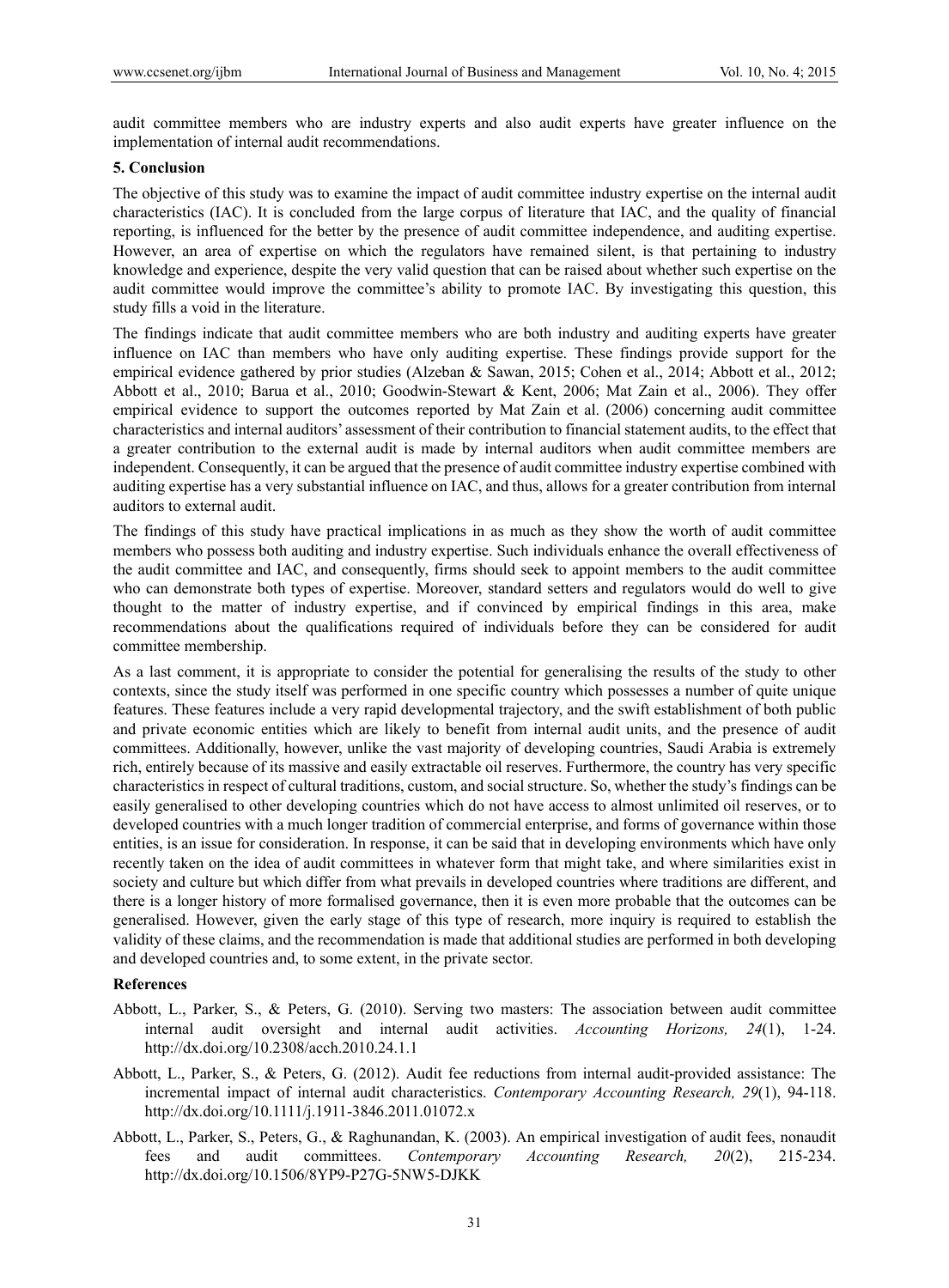- Alruhaily, A. (2008). Audit committees as one of the pillars of corporate governance: The case of Saudi Arabia. *King Abdulaziz University Journal, College of Business and Economic, 22*(1), 179-218. http://dx.doi.org/10.4197/Eco.22-1.4
- Al-Twaijry, A., Brierley, J., & Gwilliam, D. (2004). An examination of the relationship between internal and external audit in the Saudi Arabian corporate sector. *Managerial Auditing Journal*, *19*(7), 929-944. http://dx.doi.org/10.1108/02686900410549448
- Al-Twaijry, A., Brierley, J., & Gwilliam, D. (2002). An examination of the role of audit committees in the Saudi Arabian corporate sector. *Corporate Governance, 10*(4), 288-297. http://dx.doi.org/10.1111/1467-8683.00293
- Alzeban, A., & Gwilliam, D. (2014). Factors affecting the internal audit effectiveness: A survey of the Saudi public sector. *Journal of International Accounting, Auditing and Taxation, 23*(2), 74-86. http://dx.doi.org/10.1016/j.intaccaudtax.2014.06.001
- Alzeban, A., & Sawan, N. (2015). The impact of audit committee characteristics on the implementation of internal audit recommendation. *Journal of International Accounting, Auditing and Taxation* (forthcoming).
- Balsam, S., Krishnan, J., & Yang, J. (2003). Auditor industry specialization and earnings quality. *Auditing: A Journal of Practice & Theory, 22*(2), 71-97. http://dx.doi.org/10.2308/aud.2003.22.2.71
- Barua, A., Rama, D., & Sharma, V. (2010). Audit committee characteristics and investment in internal auditing. *Journal of Accounting and Public Policy, 29*, 503-513. http://dx.doi.org/10.1016/j.jaccpubpol.2010.09.001
- Beasley, M., Carcello, J., Hermanson, D., & Lapides, P. (2000). Fraudulent financial reporting: Consideration of industry traits and corporate governance mechanisms. *Accounting Horizons, 14*(4), 441-454. http://dx.doi.org/10.2308/acch.2000.14.4.441
- Beasley, M., Carcello, J., Hermanson, D., & Neal, T. (2010). *Fraudulent Financial Reporting: 1998-2007: An Analysis of U.S*. Public Companies. Durham, NC: COSO.
- Bédard, J., & Gendron, Y. Y. (2010). Strengthening the financial reporting system: Can audit committees deliver? *International Journal of Auditing, 14*(2), 174-210.
- Bryman, A., & Bell, E. (2007). *Business research methods* (2nd ed.). The US: Oxford University Press Inc.
- Callahan, C., & Soileau, J. (2010, July-August). *Influence of audit committee and internal audit function effectiveness on enterprise risk management adoption*. American Accounting Association Annual Meeting and Conference on Teaching and Learning in Accounting. San Francisco: The US. Retrieved from http://aaahq.org/MARegion/2010/2010MA\_Abstracts/10-049-PAPER.pdf
- Carcello, J., & Neal, T. (2003). Audit committee characteristics and auditor dismissals following ''new'' going concern reports. *The Accounting Review, 78*(1), 453-468. http://dx.doi.org/10.2308/accr.2003.78.1.95
- Carcello, J., Hermanson, D., & Raghunandan, K. (2005). Factors associated with US public companies' investment in internal auditing. *Accounting Horizons, 19*(2), 65-80. http://dx.doi.org/10.2308/acch.2005.19.2.69
- Carcello, J., Hermanson, D., & Ye, Z. (2011b). Corporate governance research in accounting and auditing: Insights, practice implications, and future research directions. *Auditing: A Journal of Practice & Theory, 30*(3), 1-31.
- Carcello, J., Hermanson, D., Neal, T., & Riley, R. (2002). Board characteristics and audit fees. *Contemporary Accounting Research, 19*(3), 365-384. http://dx.doi.org/10.1506/CHWK-GMQ0-MLKE-K03V
- Carcello, J., Neal, T., Palmrose, Z. V., & Scholz, S. (2011a). CEO involvement in selecting board members, audit committee effectiveness, and restatements. *Contemporary Accounting Research, 28*(2), 396-430. http://dx.doi.org/10.1111/j.1911-3846.2010.01052.x
- Centre for International Finance and Regulation (CIFR). (2008). *Final Report of the Advisory Committee on Improvements to Financial Reporting to the U.S (August).* Washington, DC: SEC.
- Cohen, A., & Sayag, G. (2010). The effectiveness of internal auditing: an empirical examination of its determinants in Israeli organisations. *Australian Accounting Review, 20*(3), 296-307. http://dx.doi.org/10.1111/j.1835-2561.2010.00092.x
- Cohen, J., Hoitash, U., & Wright, A. (2014). The effect of audit committee industry expertise on monitoring the financial reporting process. *The Accounting Review, 89*(1), 243-273. http://dx.doi.org/10.2308/accr-50585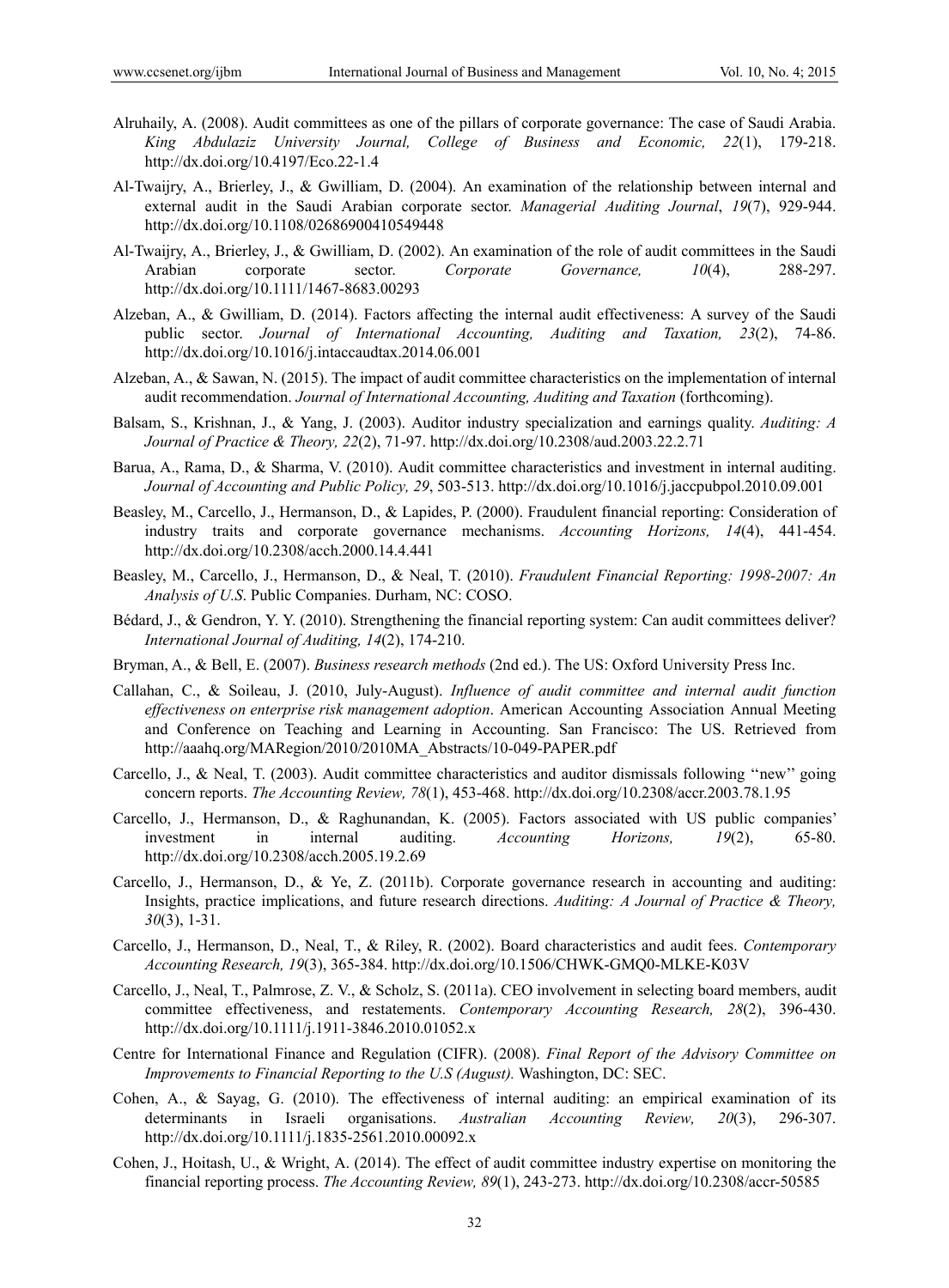- Cohen, J., Krishnamoorthy, G., & Wright, A. (2004). The corporate governance mosaic and financial reporting quality. *Journal of Accounting Literature, 23*, 87-152.
- Deloitte Development. (2010). *Audit committee composition.* Audit Committee Brief (June).
- DeFond, M., Francis, J., & Wong, T. (2000). Auditor industry specialization and market segmentation: Evidence from Hong Kong. *Auditing: A Journal of Practice & Theory, 19*(1), 49-66. http://dx.doi.org/10.2308/aud.2000.19.1.49
- DeZoort, F., Hermanson, D., Archambeault, D., & Reed, S. (2002). Audit committee effectiveness: A synthesis of the empirical audit committee literature. *Journal of Accounting Literature, 21*, 38-75.
- Dhaliwal, D., Naiker, V., & Navissi, F. (2010). The association between accruals quality and the characteristics of accounting experts and mix of expertise on audit committees. *Contemporary Accounting Research*, *27*(3), 787-827. http://dx.doi.org/10.1111/j.1911-3846.2010.01027.x
- Dunn, K., & Mayhew, B. (2004). Audit firm industry specialization and client disclosure quality. *Review of Accounting Studies*, *9*(1), 35-58. http://dx.doi.org/10.1023/B:RAST.0000013628.49401.69
- Francis, J., LaFond, R., Olsson, P., & Schipper, K. (2004). Cost of capital and earnings attributes. *The Accounting Review*, *79*(4), 967-1010. http://dx.doi.org/10.2308/accr.2004.79.4.967
- Goodwin, J. (2003). The relationship between the audit committee and the internal audit function: Evidence from Australia and New Zealand. *International Journal of Auditing*, *7*, 263-278. http://dx.doi.org/10.1046/j.1099-1123.2003.00074.x
- Goodwin-Stewart, J., & Kent, P. (2006). The relation between external audit fees, audit committee characteristics and internal audit. *Accounting and Finance, 46*(4), 387-404. http://dx.doi.org/10.1111/j.1467-629X.2006.00174.x
- Hoitash, R., & Hoitash, U. (2009). The role of audit committees in managing relationships with external auditors after SOX. *Managerial Auditing Journal*, *24*(4), 368-397. http://dx.doi.org/10.1108/02686900910948206
- Institute of Internal Auditors (IIA). (2012). *International Standards for the Professional Practice of Internal Auditing.* Florida: The IIA. Retrieved from https://na.theiia.org/standards-guidance/mandatory-guidance/Pages/Standards.aspx
- Krishnan, G., & Visvanathan, G. (2008). Does the SOX definition of an accounting expert matter? The association between audit committee directors accounting expertise and accounting conservatism. *Contemporary Accounting Research*, *25*(3), 827-858. http://dx.doi.org/10.1506/car.25.3.7
- Krishnan, J., Wen, Y., & Zhao, W. (2011). Legal expertise on corporate audit committees and financial reporting quality. *The Accounting Review*, *86*(6), 2099-2130. http://dx.doi.org/10.2308/accr-10135
- Lenz, R., Sarens, G., & D'Silva, K. (2014). Probing the discriminatory power of characteristics of internal audit functions: sorting the wheat from the chaff. *International Journal of Auditing*, *18*(2), 126-138. http://dx.doi.org/10.1111/ijau.12017
- Maletta, M., & Wright, A. (1996). Audit evidence planning: An examination of industry error characteristics. *Auditing: A Journal of Practice & Theory*, *15*(1), 71-86.
- Mat Zain, M., Subramaniam, N., & Stewart, J. (2006). Internal auditors' assessment of their contribution to financial statement audits: the relationship with audit committee and internal audit function characteristics. *International Journal of Auditing*, *18*(1), 1-18. http://dx.doi.org/10.1111/j.1099-1123.2006.00306.x
- Mihret, D., & Yismaw, A. (2007). Internal audit effectiveness: An Ethiopian public sector case study. *Managerial Auditing Journal*, *22*(5), 470-484. http://dx.doi.org/10.1108/02686900710750757
- Moroney, R. (2007). Does industry expertise improve the efficiency of audit judgment? *Auditing: A Journal of Practice & Theory*, *27*(2), 69-94.
- Naiker, V., Sharma, D., & Sharma, V. (2013). Do former audit firm partners on audit committees procure greater nonaudit services from the auditor? *The Accounting Review*, *88*(1), 297-326. http://dx.doi.org/10.2308/accr-50271
- Olson, J. (1999). How to really make audit committees more effective. *Business Lawyer*, *54*(May), 1097-1111.
- Owhoso, V. Messier, W., & Lynch, J. (2002). Error detection by industry-specialized teams during sequential audit review. *Journal of Accounting Research*, *40*(3), 883-900. http://dx.doi.org/10.1111/1475-679X.00075